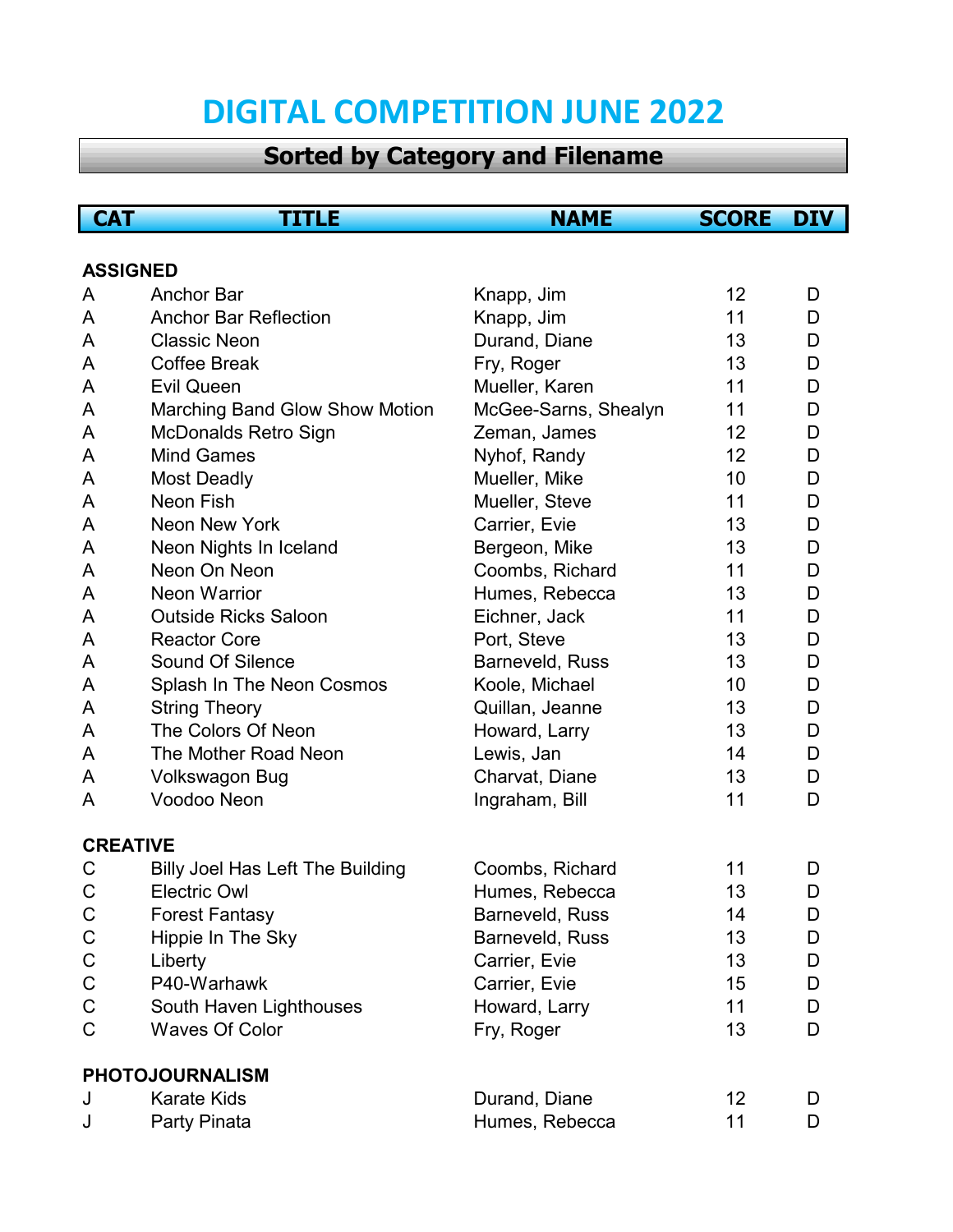| J             | Ready!                               | Kendall, Kathy       | 14              | D |
|---------------|--------------------------------------|----------------------|-----------------|---|
| J             | <b>Rounding The Barrel</b>           | Lewis, Jan           | 14              | D |
| J             | Time To Let It Burn                  | Bergeon, Mike        | 13              | D |
|               | <b>MONOCHROME</b>                    |                      |                 |   |
| М             | A Girl And Her Guitar                | Humes, Rebecca       | 13              | D |
| M             | Dancing For Fish                     | Bergeon, Mike        | 11              | D |
| М             | <b>Formal Neon</b>                   | Ingraham, Bill       | 11              | D |
| М             | <b>Gooseberry Lower Falls</b>        | Nyhof, Randy         | 12              | D |
| М             | Light Check 02                       | Koole, Michael       | 14              | D |
| M             | Long Abandoned                       | Quillan, Jeanne      | 13              | D |
| М             | The Gentlemen                        | Charvat, Diane       | 13              | D |
| М             | <b>Wood Stork</b>                    | Port, Steve          | 13              | D |
| M             | <b>Wright First Dance</b>            | McGee-Sarns, Shealyn | 11              | D |
| <b>NATURE</b> |                                      |                      |                 |   |
| N             | Ambush                               | Port, Steve          | 12 <sub>2</sub> | D |
| N             | Crab                                 | Mueller, Mike        | 11              | D |
| N             | <b>Friendly Penguin</b>              | Knapp, Jim           | 14              | D |
| N             | <b>Jack Pine Cone</b>                | Mueller, Steve       | 13              | D |
| N             | <b>Lady Spangled Skimmer</b>         | Charvat, Diane       | 13              | D |
| N             | <b>Nose Cleaner</b>                  | Kendall, Kathy       | 12              | D |
| N             | Peg Leg Gull                         | Fry, Roger           | 13              | D |
| N             | <b>Pensive Predator</b>              | Durand, Diane        | 13              | D |
| N             | <b>Purple Wild Flower At Seney</b>   | Koole, Michael       | 12              | D |
| N             | <b>Red-tailed Nesting Season</b>     | Bergeon, Mike        | 12 <sub>2</sub> | D |
| N             | <b>Resting Butterfly</b>             | Zeman, James         | 13              | D |
| N             | <b>Spring Trillium</b>               | Schmuker, Don        | 11              | D |
| $\mathsf{N}$  | Sylvia                               | Schmuker, Don        | 13              | D |
| N             | The Wing Flap                        | Lewis, Jan           | 14              | D |
| $\mathsf{N}$  | What Do You Mean Pregnant            | Eichner, Jack        | 11              | D |
| <b>OPEN</b>   |                                      |                      |                 |   |
| O             | 2023                                 | Mueller, Karen       | 11              | D |
| O             | <b>Blowing Backwards</b>             | Mueller, Karen       | 11              | D |
| O             | <b>Blue Clipper</b>                  | Charvat, Diane       | 12              | D |
| O             | Coke Sign At Neon Museum             | Howard, Larry        | 12 <sub>2</sub> | D |
| O             | <b>Cousins Just Want To Have Fun</b> | Coombs, Richard      | 12 <sub>2</sub> | D |
| O             | Ford Ivy                             | Ingraham, Bill       | 11              | D |
| O             | <b>Garden Bulb</b>                   | Fry, Roger           | 12              | D |
| $\circ$       | <b>Historic Fayette</b>              | Mueller, Steve       | 11              | D |
| O             | Hoar Frost On Ice                    | Koole, Michael       | 12 <sub>2</sub> | D |
| $\mathsf O$   | <b>Homeward Bound</b>                | Coombs, Richard      | 12 <sub>2</sub> | D |
| O             | <b>Hungry Squirrel</b>               | Schmuker, Don        | 11              | D |
| O             | Little Dutch Boy                     | Quillan, Jeanne      | 12 <sub>2</sub> | D |
| O             | Paris In The Rain                    | Carrier, Evie        | 13              | D |
|               |                                      |                      |                 |   |